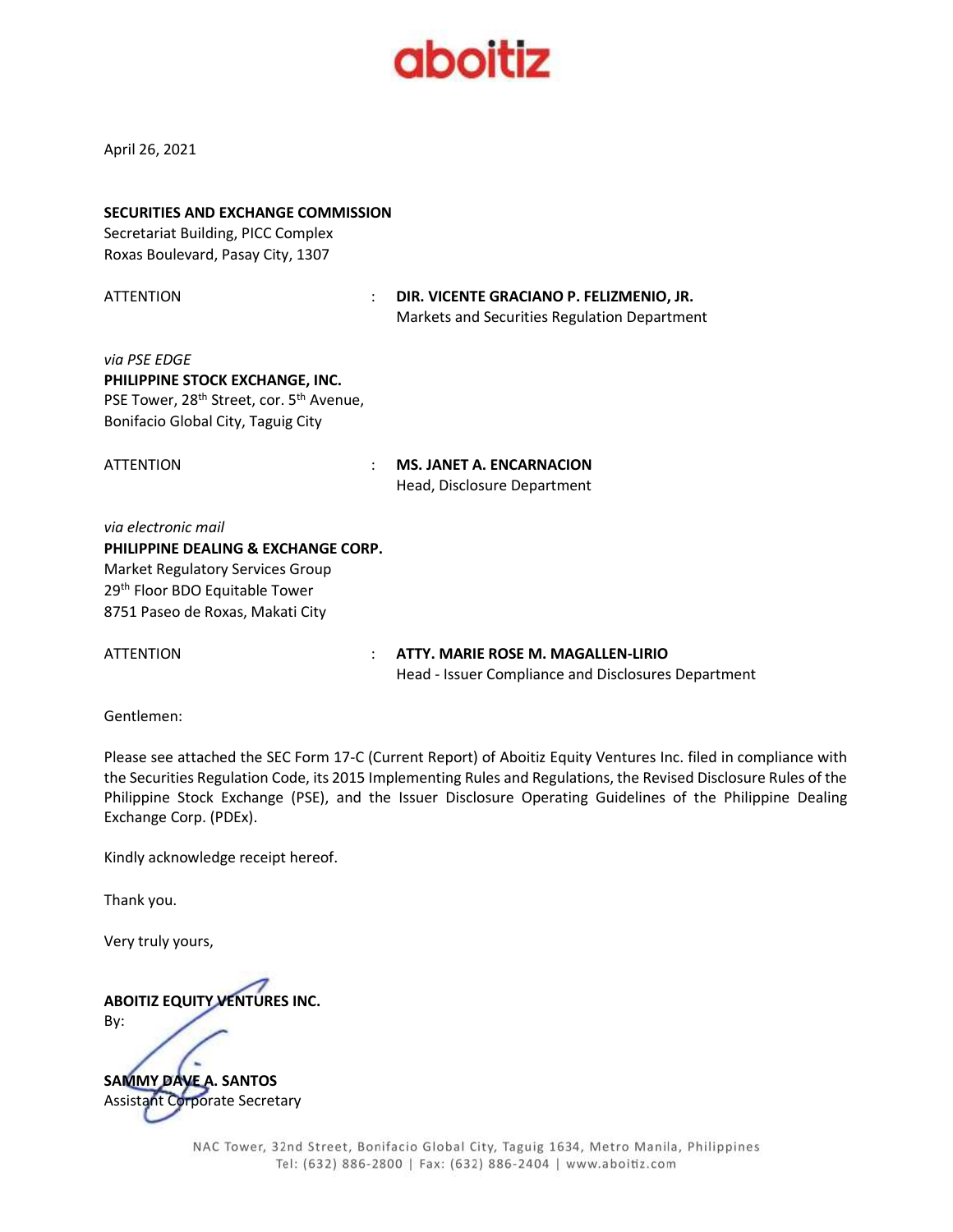### **COVER SHEET**

|                                                                      |                                       | $\mathsf E$<br>C<br>$\mathbf{o}$                         | 3<br>$\mathbf{2}$<br>5<br>6                                      |  |  |  |
|----------------------------------------------------------------------|---------------------------------------|----------------------------------------------------------|------------------------------------------------------------------|--|--|--|
|                                                                      |                                       |                                                          | S.E.C. Registration Number                                       |  |  |  |
|                                                                      |                                       |                                                          |                                                                  |  |  |  |
| $\, {\bf B} \,$<br>$\mathbf{z}$<br>O<br>I.<br>T<br>Α<br>$\mathbf{I}$ | E<br>Q<br>U<br>T<br>Y<br>I.           | E<br>$\mathsf{V}$<br>N<br>T<br>U<br>$\mathbf R$          | E<br>$\mathsf{C}$<br>S<br>${\sf N}$<br>$\mathbf{I}$              |  |  |  |
|                                                                      |                                       |                                                          |                                                                  |  |  |  |
|                                                                      |                                       |                                                          |                                                                  |  |  |  |
|                                                                      |                                       |                                                          |                                                                  |  |  |  |
|                                                                      |                                       | (Company's Full Name)                                    |                                                                  |  |  |  |
|                                                                      |                                       |                                                          |                                                                  |  |  |  |
| S<br>$\mathbf{2}$<br>${\bf R}$<br>N<br>D<br>т<br>3                   | $\sf E$<br>$\mathsf E$<br>В<br>т<br>O | F<br>$\mathsf{C}$<br>N<br>O<br>А<br>L                    | G<br>O<br>B<br>A<br>L                                            |  |  |  |
|                                                                      |                                       |                                                          |                                                                  |  |  |  |
| Τ<br>G<br>Υ<br>Α<br>т<br>С                                           | U<br>G<br>C                           | M<br>E<br>$\mathbf R$<br>Т<br>Υ<br>Т                     | M<br>${\sf N}$<br>0<br>A<br>A<br>L                               |  |  |  |
| P<br>н<br>P<br>P<br>L<br>L                                           | $\boldsymbol{\mathsf{N}}$<br>E<br>S   |                                                          |                                                                  |  |  |  |
|                                                                      |                                       | (Business Address: No. Street City / Town / Province)    |                                                                  |  |  |  |
|                                                                      |                                       |                                                          |                                                                  |  |  |  |
| <b>MANUEL ALBERTO R. COLAYCO</b>                                     |                                       |                                                          | (02) 8886-2338                                                   |  |  |  |
| <b>Contact Person</b>                                                |                                       |                                                          | Company Telephone Number                                         |  |  |  |
|                                                                      |                                       |                                                          |                                                                  |  |  |  |
| $\mathbf{2}$<br>$\mathbf{3}$<br>$\mathbf{1}$                         | 1                                     | $\overline{\mathbf{z}}$<br>$\mathbf c$<br>$\blacksquare$ | 4 <sup>th</sup> Monday of April<br>$\overline{2}$<br>6<br>0<br>4 |  |  |  |
| $\mathbf{1}$<br>Month<br>Day                                         |                                       | <b>FORM TYPE</b>                                         | Month<br>Day                                                     |  |  |  |
| <b>Fiscal Year</b>                                                   |                                       |                                                          | <b>Annual Meeting</b>                                            |  |  |  |
|                                                                      |                                       |                                                          |                                                                  |  |  |  |
|                                                                      |                                       | N/A                                                      |                                                                  |  |  |  |
|                                                                      |                                       | Secondary License Type, if Applicable                    |                                                                  |  |  |  |
|                                                                      |                                       |                                                          |                                                                  |  |  |  |
| <b>SEC</b>                                                           |                                       |                                                          | N/A                                                              |  |  |  |
| Dept. Requiring this Doc                                             |                                       |                                                          | Amended Articles Number/Section                                  |  |  |  |
|                                                                      |                                       | x                                                        |                                                                  |  |  |  |
| Total No. of Stockholders                                            |                                       | Domestic                                                 | Foreign                                                          |  |  |  |
|                                                                      |                                       |                                                          |                                                                  |  |  |  |
|                                                                      |                                       |                                                          |                                                                  |  |  |  |
|                                                                      |                                       | To be accomplished by SEC Personnel concerned            |                                                                  |  |  |  |
|                                                                      |                                       |                                                          |                                                                  |  |  |  |
| File Number                                                          |                                       | LCU                                                      |                                                                  |  |  |  |
|                                                                      |                                       |                                                          |                                                                  |  |  |  |
|                                                                      |                                       |                                                          |                                                                  |  |  |  |
| Document I.D.                                                        |                                       | Cashier                                                  |                                                                  |  |  |  |
|                                                                      |                                       |                                                          |                                                                  |  |  |  |
|                                                                      |                                       |                                                          |                                                                  |  |  |  |
| STAMPS                                                               |                                       |                                                          |                                                                  |  |  |  |
|                                                                      |                                       |                                                          |                                                                  |  |  |  |
|                                                                      |                                       |                                                          |                                                                  |  |  |  |

**Remarks** = Pls. use black ink for scanning purposes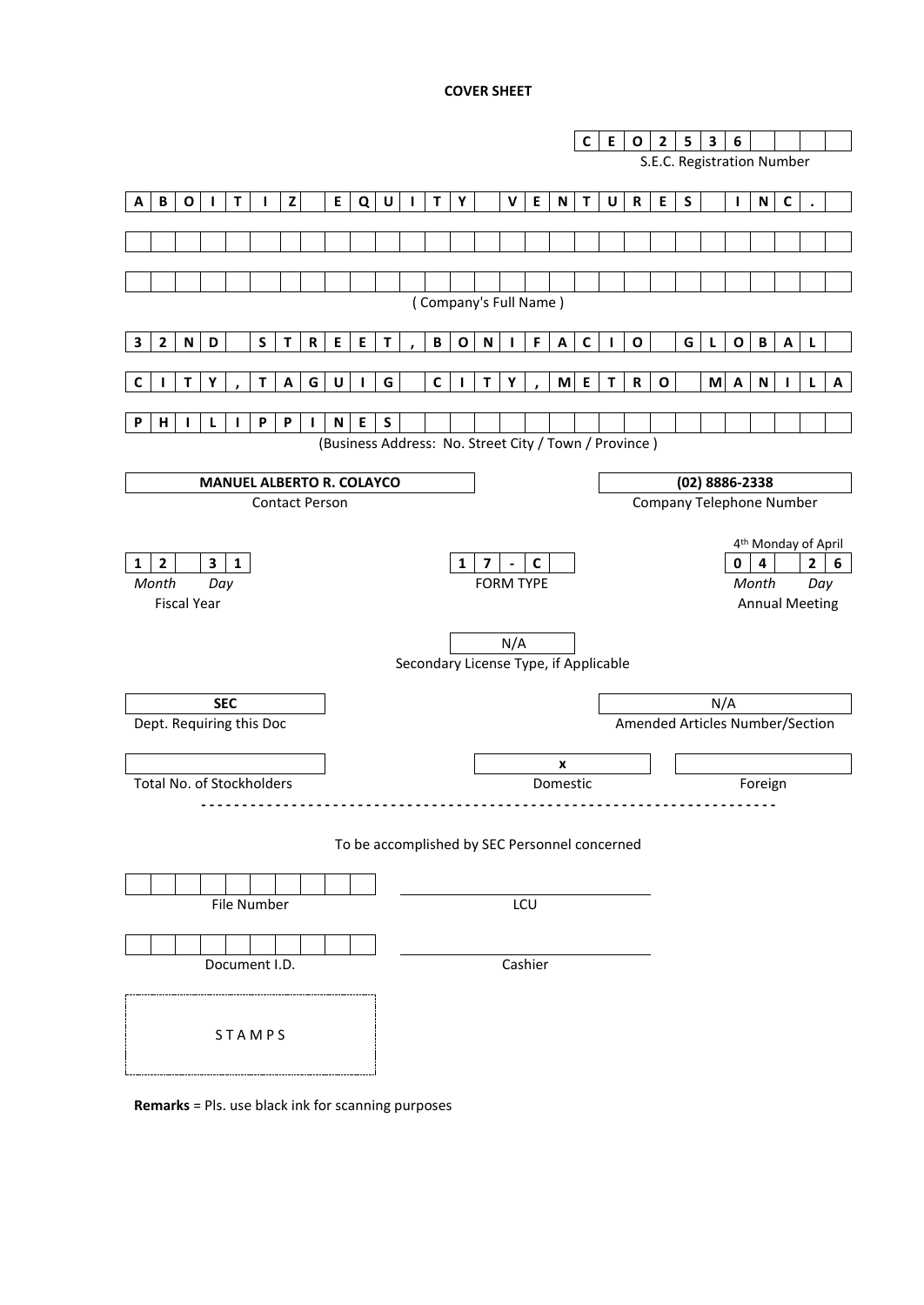## **SECURITIES & EXCHANGE COMMISSION**

# **SEC FORM 17-C**

# CURRENT REPORT UNDER SECTION 17 OF THE SECURITIES REGULATION CODE (SRC) AND SRC RULE 17.2(c) THEREUNDER

| April 26, 2021                                                                                 |  |  |  |  |  |  |
|------------------------------------------------------------------------------------------------|--|--|--|--|--|--|
| Date of Report (Date of earliest event reported)                                               |  |  |  |  |  |  |
| SEC Identification Number CEO2536<br>3.<br>BIR TIN 003-828-269-V                               |  |  |  |  |  |  |
| <b>ABOITIZ EQUITY VENTURES INC.</b>                                                            |  |  |  |  |  |  |
| Exact name of registrant as specified in its charter                                           |  |  |  |  |  |  |
| 6.<br><b>Philippines</b>                                                                       |  |  |  |  |  |  |
| Province, country or other jurisdiction<br><b>Industry Classification Code</b>                 |  |  |  |  |  |  |
| of incorporation                                                                               |  |  |  |  |  |  |
| 32 <sup>nd</sup> Street, Bonifacio Global City, Taguig City, Metro Manila, Philippines<br>1634 |  |  |  |  |  |  |
| Address of principal office<br>Postal Code                                                     |  |  |  |  |  |  |
| (02) 8886-2800                                                                                 |  |  |  |  |  |  |
| Registrant's telephone number, including area code                                             |  |  |  |  |  |  |
| N/A                                                                                            |  |  |  |  |  |  |
| Former name or former address, if changed since last report                                    |  |  |  |  |  |  |
| Securities registered pursuant to Sections 4 and 8 of the RSA                                  |  |  |  |  |  |  |
| <b>Title of Each Class</b><br>Number of Shares of Common Stock                                 |  |  |  |  |  |  |
| Outstanding and Amount of Debt Outstanding                                                     |  |  |  |  |  |  |
| <b>Common Stock P1 Par Value</b><br>5,630,225,457                                              |  |  |  |  |  |  |
| <b>Amount of Debt Outstanding (December 31, 2020)</b><br>P330,140,809,000.00                   |  |  |  |  |  |  |
| Indicate the item numbers reported herein: $\frac{4}{3}$ and $\frac{9}{3}$                     |  |  |  |  |  |  |
| Item 4: Resignation, Removal or Election of Registrant's Directors or Officers                 |  |  |  |  |  |  |
|                                                                                                |  |  |  |  |  |  |

**Item 9: Other Events**

Please see attached.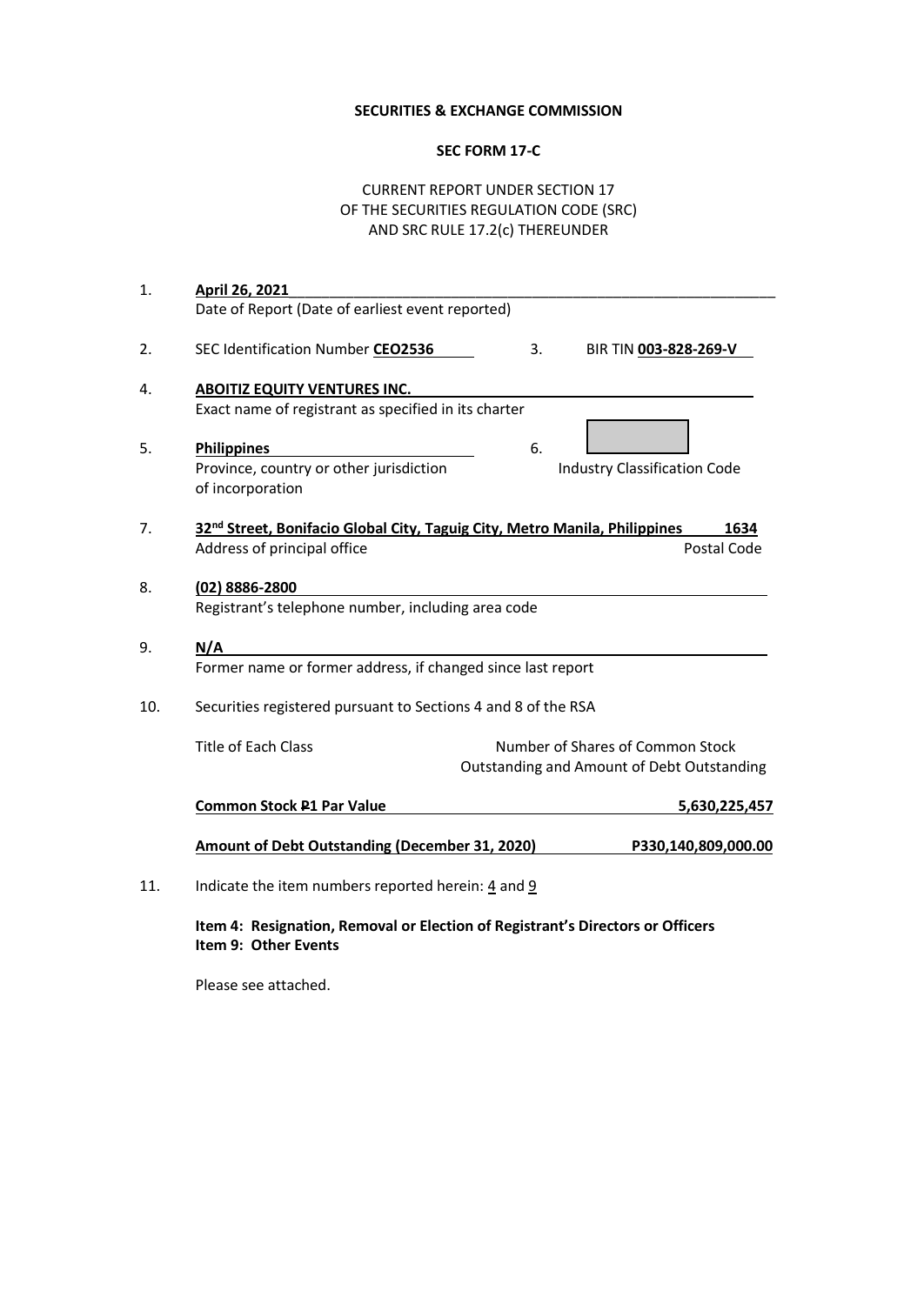SIGNATURE (S)

Pursuant to the requirements of the Securities Regulation Code, the registrant has duly caused this report to be signed on its behalf by the undersigned hereunto duly authorized.

By:

**ABOITIZ EQUITY VENTURES INC.**

Sammy Dave A. Santos Assistant Corporate Secretary

Date: April 26, 2021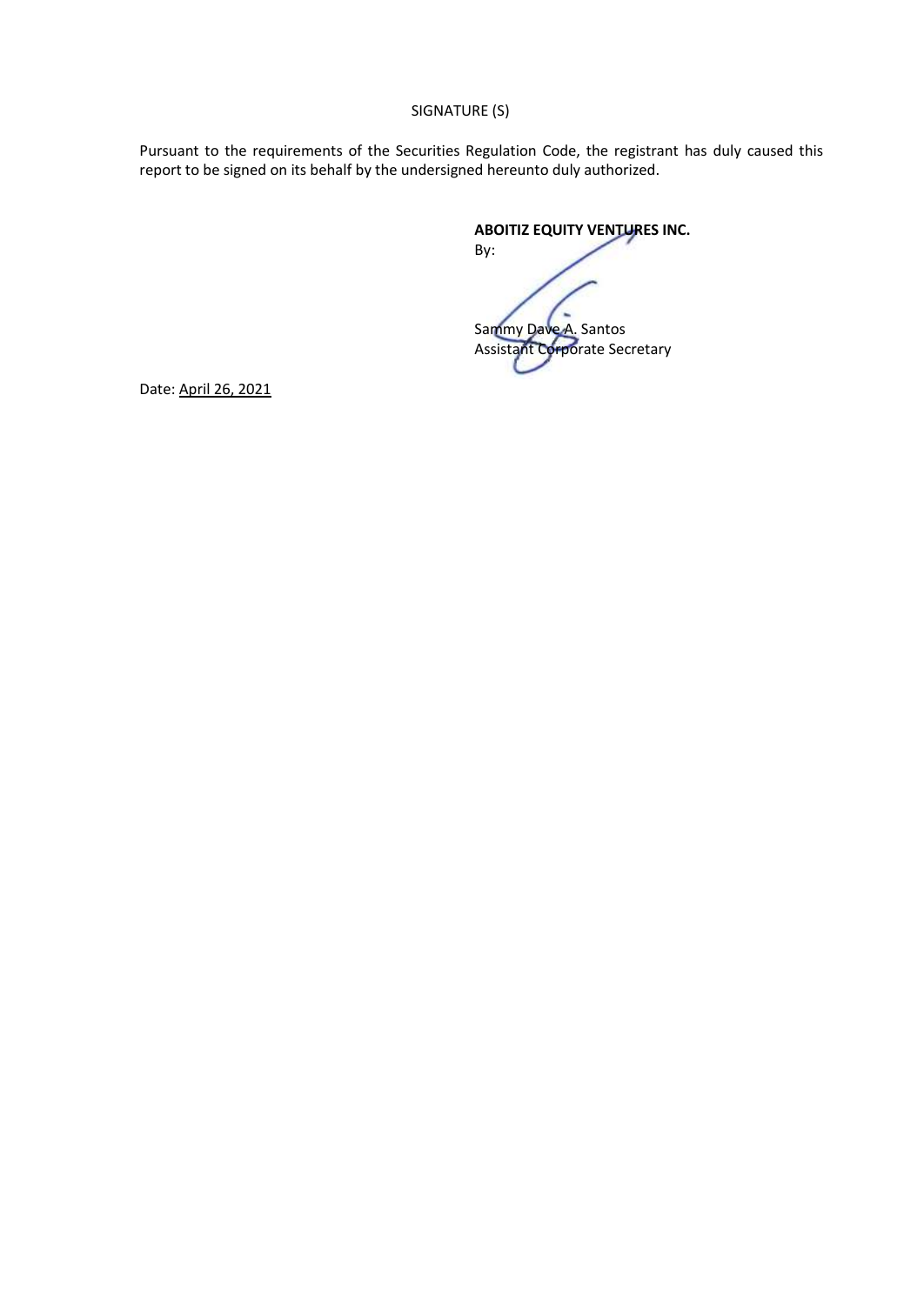#### **PSE Disclosure Form 4-24 Results of Annual or Special Stockholders' Meeting**  References: SRC Rule 17 (SEC Form 17-C) and Sections 6 and 4.4 of the Revised Disclosure Rules

# **ABOITIZ EQUITY VENTURES INC.'S DISCLOSURE**

| Results of the Disclosure                                                                           |           |                                     | Results of the 2021 Annual Stockholders' Meeting                                                    |            |                                                                                                                                                                                            |  |  |
|-----------------------------------------------------------------------------------------------------|-----------|-------------------------------------|-----------------------------------------------------------------------------------------------------|------------|--------------------------------------------------------------------------------------------------------------------------------------------------------------------------------------------|--|--|
| Background/Description of the Disclosure                                                            |           |                                     | Results of the votes on various matters submitted for the approval<br>of the Company's Stockholders |            |                                                                                                                                                                                            |  |  |
| List of elected directors for the ensuing year with their corresponding shareholdings in the Issuer |           |                                     |                                                                                                     |            |                                                                                                                                                                                            |  |  |
| Name of Person                                                                                      |           | Shareholdings in the Listed Company |                                                                                                     |            | Nature of Indirect Ownership                                                                                                                                                               |  |  |
|                                                                                                     | Direct    |                                     |                                                                                                     | Indirect   |                                                                                                                                                                                            |  |  |
| Enrique M. Aboitiz                                                                                  | 6,000     |                                     |                                                                                                     | 1,950,300  | of<br>held<br>members<br>his<br>by<br>i)<br>immediate family; and/or<br>ii) held through a broker/PCD                                                                                      |  |  |
| Mikel A. Aboitiz                                                                                    | 10        |                                     |                                                                                                     | 95,152,412 | $\mathsf{i}$<br>by members<br>held<br>of<br>his<br>immediate family;<br>ii) held by a corporation of which<br>he is a controlling shareholder;<br>and/or<br>iii) held through a broker/PCD |  |  |
| Erramon I. Aboitiz                                                                                  | 1,001,000 |                                     |                                                                                                     | 77,023,082 | held by members<br>of<br>i)<br>his<br>immediate family;<br>held by a corporation of which<br>ii)<br>he is a controlling shareholder;<br>and/or<br>iii) held through a broker/PCD           |  |  |
| Sabin M. Aboitiz                                                                                    |           |                                     | 14,415,651                                                                                          | 11,987,763 | held<br>by<br>members<br>of his<br>i)<br>immediate family;<br>ii) held by a corporation of which<br>he is a controlling shareholder;<br>and/or<br>iii) held through a broker/PCD           |  |  |
| Ana Maria A. Delgado                                                                                |           |                                     | 500                                                                                                 | 26,358,285 | held by corporations where the<br>reporting person has controlling<br>interest                                                                                                             |  |  |
| Justo A. Ortiz                                                                                      |           |                                     | 1                                                                                                   | 0          | N/A                                                                                                                                                                                        |  |  |
| Romeo L. Bernardo                                                                                   |           |                                     | 100                                                                                                 | 0          | N/A                                                                                                                                                                                        |  |  |
| Joanne De Asis                                                                                      |           |                                     | 100                                                                                                 | 0          | N/A                                                                                                                                                                                        |  |  |
| Manuel R. Salak, III                                                                                |           |                                     | N/A<br>100<br>0                                                                                     |            |                                                                                                                                                                                            |  |  |